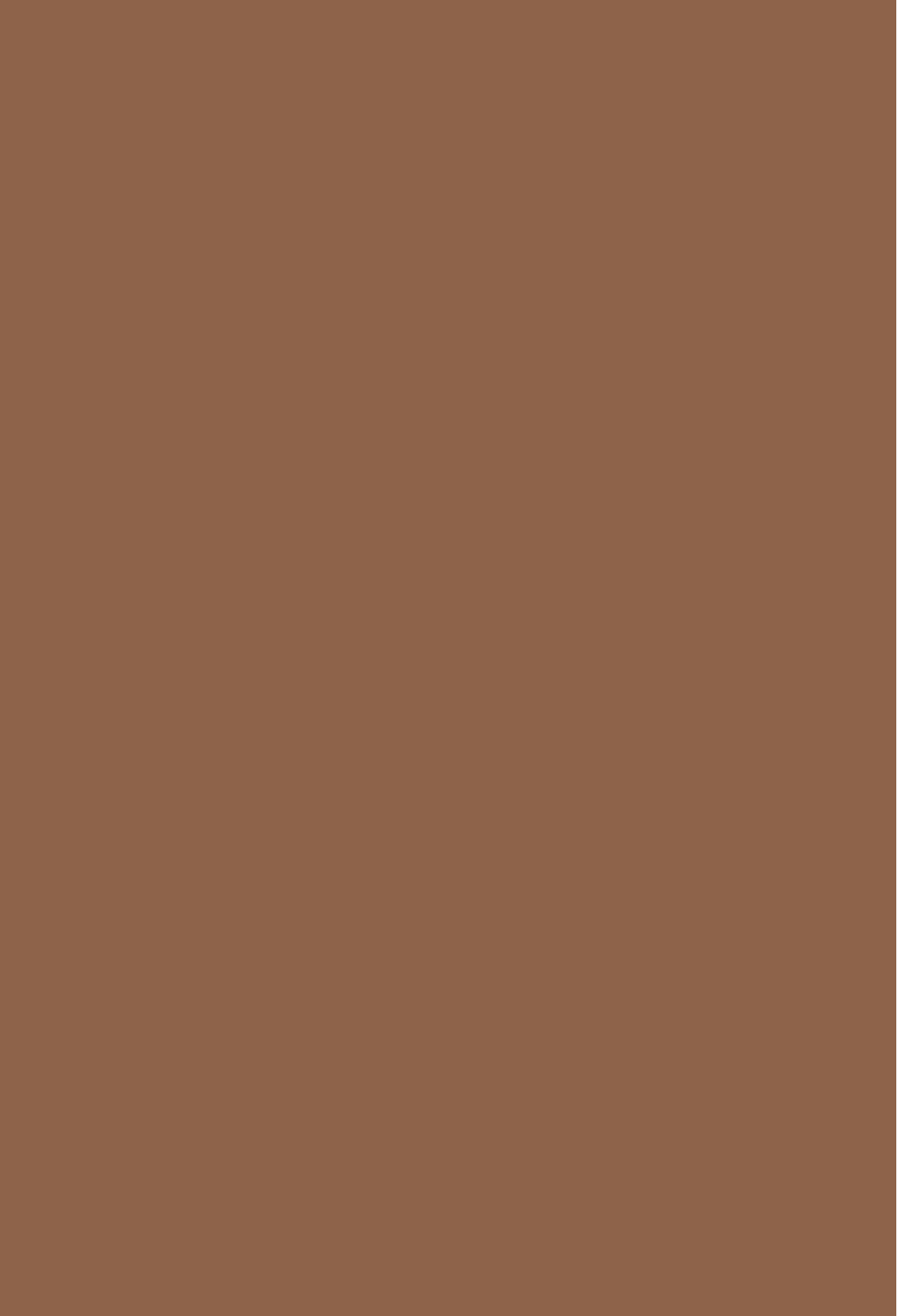



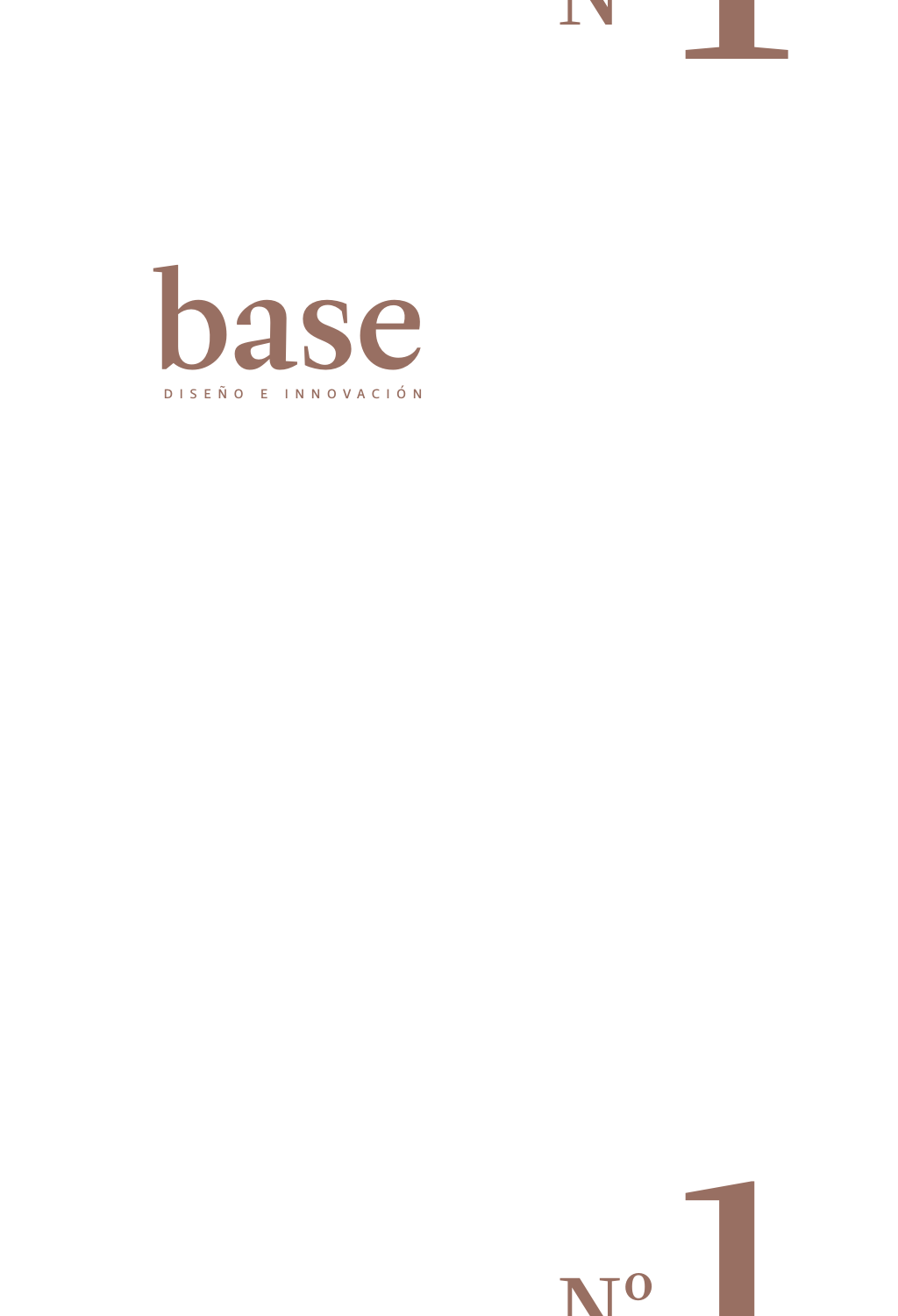**EQUIPO TEAM** 

REVISTA BASE DISEÑO E INNOVACIÓN WWW.DISENO.UDD.CL PUBLICACIÓN SEMESTRAL DE LA FACULTAD DE DISEÑO ITS A SEMI-ANNUAL PUBLICATION BY SCHOOL OF DESIGN UNIVERSIDAD DEL DESARROLLO AVENIDA PLAZA 680. LAS CONDES SANTIAGO CÓDIGO POSTAL ZIP CODE: 7550000

ISSN 0719-515X

**DIPECTORA** DIRECTOR ALEJANDRA AMENÁBAR FIGUEROA

**EDITORA** EDITOR **BERNARDITA BRANCOLI POBLETE** 

**COMITÉ EDITORIAL EDITORIAL BOARD** ALEJANDRO PANTOJA

DIRECTOR PREGRADO MENCIÓN DISEÑO DIGITAL / DIRECTOR OF UNDERGRADUATE DIGITAL DESIGN MAJOR UNIVERSIDAD DEL DESARROLLO

**CAMILO RODRÍGUEZ-BELTRÁN** DIRECTOR DE INNOVACIÓN FACULTAD DE INGENIERÍA / DIRECTOR OF INNOVATION SCHOOL OF ENGINEERING UNIVERSIDAD DEL DESARROLLO

CRISTIÁN MONTEGÚ DIRECTOR GENERAL DE MAGIA LIQUID / DIRECTOR MAGIA LIQUID PRESIDENTE CHILE DISEÑO / PRESIDENT CHILE DISEÑO

**FELIPE JARA** SOCIÓLOGO PONTIFICIA UNIVERSIDAD CATÓLICA DE CHILE / SOCIOLOGIST PONTIFICIA UNIVERSIDAD CATÓLICA DE CHILE MSC TECHNOLOGY AND INNOVATION MANAGEMENT UNIVERSIDAD DE SUSSEX

**GONZALO CASTILLO** DIRECTOR EJECUTIVO DE PROCORP / EXECUTIVE DIRECTOR OF PROCORP PAST PRESIDENT ASOCIACIÓN CHILENA DE EMPRESAS DE DISEÑO (EX QUID) / FORMER PRESIDENT CHILEAN ASSOCIATION OF DESIGN FIRMS

IVÁN VERA DIRECTOR CLUB DE INNOVACIÓN / DIRECTOR INNOVATION CLUB

RODRIGO RAMÍREZ ACADÉMICO, ESCUELA DE DISEÑO PONTIFICIA UNIVERSIDAD CATÓLICA DE CHILE / ACADEMIC, DESIGN SCHOOL PONTIFICIA UNIVERSIDAD CATÓLICA DE CHILE **COLABORADORES INTERNACIONALES INTERNATIONAL CONTRIBUTORS MARVA GRIFFIN** DIRECTORA DE PRENSA INTERNACIONAL SALÓN DEL MUEBLE DE MILÁN, ITALIA

FUNDADORA Y CURADORA DEL SALÓN SATÉLITE DE MILÁN INTERNATIONAL PRESS DIRECTOR ITALIA SALONE INTERNAZIONALE DEL MOBILE, MILAN, ITALY FOUNDER AND CURATOR OF THE SALON SATELITE OF MILAN

**TINA SEELIG** DIRECTORA STVP STVP DIRECTOR STANFORD, EEUU

**JULIUS WIEDEMANN** DIRECTOR EDITORIAL DEL ÁREA DIGITAL Y DISEÑO EDITORIAL TASCHEN EDITORIAL DIRECTOR OF DIGITAL AREA AND DESIGN AT TASCHEN PUBLISHING

**DISEÑO DESIGN** CENTRO DE DISEÑO UDD UDD DESIGN CENTER DANIELA AHUMADA S.

**FIGURAS** FIGURES CENTRO DE DISEÑO UDD UDD DESIGN CENTER

**EDITORA PERIODÍSTICA** DANIELA JORQUERA PERIODISTA JOURNALIST

TRADUCCIÓN Y EDICIÓN DE TEXTOS AL INGLÉS EDITION AND TRANSLATION OF TEXTS TO ENGLISH **CATALINA CORTÉS** 

**COORDINACIÓN EDITORIAL Nº1 EDITORIAL COORDINATOR** CONSTANZA HAMEAU

**COLABORACIÓN CONTENIDO CONTENT COLLABORATOR** SERGIO MAJLUF VICEDECANO FACULTAD DE DISEÑO / VICE DEAN SCHOOL OF DESIGN UNIVERSIDAD DEL DESARROLLO

**COLABORACIÓN PERIODÍSTICA EDITING COLLABORATION** MIRIAM RUIZ

**CONTACTO** CONTACT REVISTABASEDISENO@UDD.CL

**IMPRESIÓN PRINTING** 1.000 EJEMPLARES A IMPRESORES S.A.

NINGUNA PARTE DE ESTA PUBLICACIÓN PUEDE SER REPRODUCIDA. MEDIANTE CUALOUIER SISTEMA SIN LA EXPRESA AUTORIZACIÓN DE LA FACULTAD DE DISEÑO DE LA UNIVERSIDAD DEL DESARROLLO.



Una puerta abierta para el diseño en cobre */ An open door for design in copper*

Plataforma para el emprendimiento */ Platform for entrepreneurship*

Papel antibacterial en base a celulosa y cobre */ Antibacterial paper made of cellulose and copper* íctor Apablaza Nanotecnología del cobre: La gran innovación */ Copper and nanotechnology: Te great innovation*

| $7 \underline{\hspace{1cm}}$ | PRESENTACIÓN PRESENTATION<br>Alejandra Amenábar Figueroa                                                                                                                                                              |  |  |
|------------------------------|-----------------------------------------------------------------------------------------------------------------------------------------------------------------------------------------------------------------------|--|--|
|                              | <b>EDITORIAL EDITORIAL</b><br>Bernardita Brancoli Poblete                                                                                                                                                             |  |  |
|                              | CUATRO MIRADAS SOBRE LA INNOVACIÓN EN C<br><b>FOUR PERSPECTIVES ON COPPER INNOVATION</b>                                                                                                                              |  |  |
|                              | <b>ESTADO GOVERNMENT</b><br>Víctor Pérez<br>Eduardo Foix, Josefina Wielandt                                                                                                                                           |  |  |
|                              | <b>ORGANIZACIÓN ORGANIZATION</b><br>$26$ $\_\_\_\_\_\_\_\_\_\_\_\_\_\_\_\_\_\_\_\_\_\_\_\_\_\_\_\_\_\_\_\_\_\_\__$<br>Marcos Sepúlveda                                                                                |  |  |
|                              | <b>ACADEMIA ACADEMY</b><br>Alejandra Amenábar, Paulina Contreras y Víctor A<br><b>Alejandra Amenábar, Paulina Contreras y Victor A</b><br>  Nanotecnología del cobre: La gran innovación / C<br><b>Humberto Palza</b> |  |  |
|                              | <b>DISEÑO DESIGN</b><br>Estefanía Johnson                                                                                                                                                                             |  |  |
|                              | 66 ___________________ cartografía de la innovación en cobre m                                                                                                                                                        |  |  |
|                              | $68$ $\_\_\_\_\_\_\_\_\_\$ La minería del cobre en los Andes prehispánicos /<br>Diego Salazar                                                                                                                         |  |  |
|                              | $82$ ______________________La minería del futuro / The mining of the future<br>Rolando Carmona                                                                                                                        |  |  |
|                              | 92 ____________________Cobre bactericida: aplicación en una unidad pediát<br>pedriatric Unit<br><b>Bettina von Dessauer</b>                                                                                           |  |  |
|                              | David Vargas, Christian Larsen y Andrea Cabello                                                                                                                                                                       |  |  |
|                              | 112 ____________________ Orgullo País / Country Pride<br>Daniela Jorquera                                                                                                                                             |  |  |



DICIEMBRE 2015

CARTOGRAFÍA DE LA INNOVACIÓN EN COBRE *MAPPING INNOVATION IN COPPER*

licos / Mining copper in the prehispanic Andes

pediátrica / Bactericidal copper: aplication in a

Ras / Design at the service of health

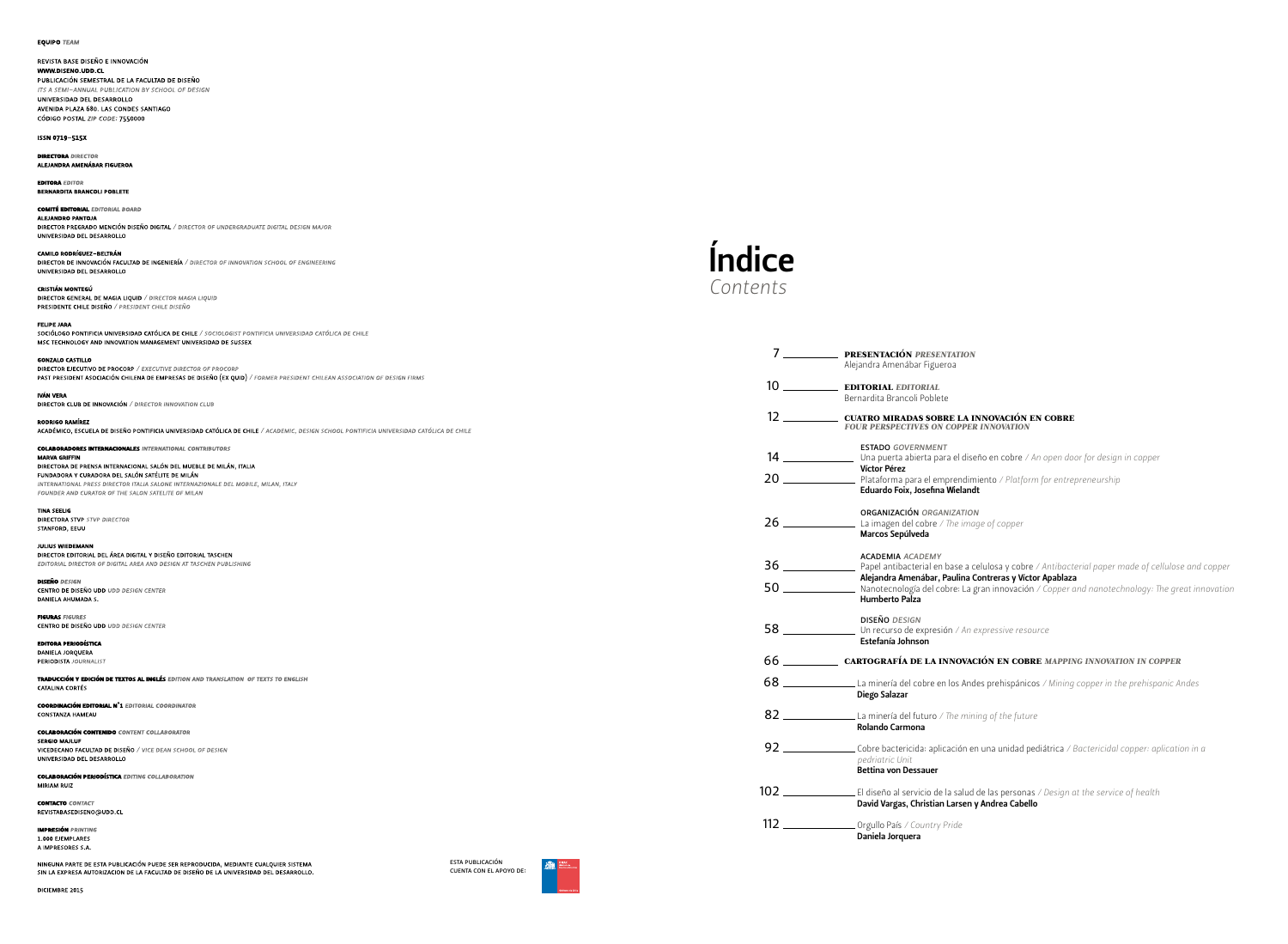Estribos chilenos y su riqueza iconográfica */ Rescue of the iconographic heritage of the* 

ASÍ DECÍAN LOS ANTIGUOS: UNA EXPERIENCIA DE EXPOSICIÓN DESDE EL RELATO

| 116                                 | Un nuevo material sustentable de diseño / A new sustainable design material                                                                         |           | 206 ______________ VITRINA INTERNACIONAL INTERNATIONAL SHOWCASE                                                                                  |
|-------------------------------------|-----------------------------------------------------------------------------------------------------------------------------------------------------|-----------|--------------------------------------------------------------------------------------------------------------------------------------------------|
|                                     | María Fernanda Aguirre                                                                                                                              |           |                                                                                                                                                  |
| 126                                 | La revolución del cobre / Copper revolution<br>Luís Améstica                                                                                        |           |                                                                                                                                                  |
| 132                                 | Prendas de vestir con cobre / Clothing with copper<br>Aldo Magnasco                                                                                 |           |                                                                                                                                                  |
|                                     |                                                                                                                                                     |           | 224 <b>______________ PROYECTO ACADÉMICO</b> ACADEMIC PROJECT                                                                                    |
| 134                                 | La posibilidad de contar con muebles sanos e higénicos / The possibility of having healthy and<br>hygienic furniture<br><b>Arauco Vesto</b>         |           | Rediseñando con el material / Redisigning with the material<br>Paola Silvestre                                                                   |
| 138                                 | Tecnología de cobre para todos / Copper technology for all<br>Alfonso Gómez                                                                         |           | PROYECTOS DE TÍTULO FINAL PROJECTS                                                                                                               |
| 146                                 | Transformar lo ordinario en extraordinario / Transformingn ordinary to extraordinary<br>Cupron Inc.                                                 |           | Estribos chilenos y su riqueza iconográfica / Rescue of the iconographic heritage<br>chilean stirrup<br>Camila Undurraga                         |
| 150                                 | Cómo medir el impacto ambiental de la producción de cobre / How to measure the                                                                      | 234 — 234 | UN GENIUS LOCI PARA CHILE A GENIUS LOCI FOR CHILE                                                                                                |
|                                     | environmental impact of copper production<br>Mabel Vega, Claudio Zaror                                                                              |           | Bárbara Pino                                                                                                                                     |
| 160                                 | <b>ENTREVISTA NACIONAL NATIONAL INTERVIEW</b>                                                                                                       |           | LUZ EN AUTOPRODUCCIÓN LIGHT IN SELF-PRODUCTION                                                                                                   |
|                                     | Rodrigo Alonso                                                                                                                                      |           | Constanza Hameau                                                                                                                                 |
|                                     | "Se puede generar una imagen país gracias al cobre" / "A country image can be created<br>thanks to copper"                                          |           | <b>UNA ALQUIMISTA DEL DISEÑO A DESIGN ALCHEMIST</b>                                                                                              |
| 168                                 | ENTREVISTA INTERNACIONAL INTERNACIONAL INTERVIEW                                                                                                    |           | Sophie Mallebranche y Material Design Group                                                                                                      |
|                                     | <b>Tom Dixon</b><br>"Hay una explosión de diseño en cobre" / "There is an explotion of design in copper"                                            | 264       | $\textbf{``LOS DISE\~NADORES CHILENOS DEBERÍAN APROVECHAR MÁS EL COBRE''}$ $\textbf{``CHILEAN DESIGNERS SHOULD TAKE MORE ANVANTAGE OF COPPER''}$ |
| 174                                 | _ INVESTIGACIÓN RESEARCH                                                                                                                            |           | Entrevista a Marva Griffin / Marva Griffin Interview<br><b>Miriam Ruiz</b>                                                                       |
| $174 \; \underline{\hspace{1.5cm}}$ | Nuevos productos multifuncionales / New multifunctional products<br>Paulo Flores, Carlos Medina, Verónica Torres, Maritza Torres y Manuel Meléndrez | 270       | PIENSA EN COBRE THINK OF COPPER                                                                                                                  |
| 184                                 | Investigación regional en cobre / Regional research in copper                                                                                       |           | Minera Los Pelambres                                                                                                                             |
|                                     | Carolina Arango                                                                                                                                     | $274$ $-$ | ASÍ DECÍAN LOS ANTIGUOS: UNA EXPERIENCIA DE EXPOSICIÓN DESDE EL<br>SO THE OLD USED TO SAY: AN EXPERIENCE OF EXHIBITION INSPIRED IN STORIES       |
| 188                                 | El cobre y la plata en los dispositivos médicos / Copper and silver in medical devices<br>Cristian Miranda y Johanna Castaño                        |           | Milagros De Ugarte, Trinidad Moreno y Rodrigo Latrach                                                                                            |
| 192                                 | VITRINA NACIONAL NATIONAL SHOWCASE                                                                                                                  |           | <b>EXPOSICIÓN EXHIBITION</b>                                                                                                                     |
| $192 -$                             | bravo!                                                                                                                                              |           | La persistencia barroca / Baroque persistence<br>Joya Brava, Rolando Báez y Emilio Vargas                                                        |
| $198 -$                             | La Joya Design                                                                                                                                      |           | 288 LIBROS BOOKS                                                                                                                                 |
| 202                                 | <b>Eduardo Reyes</b>                                                                                                                                | 290       | <b>COLABORADORES CONTRIBUTORS</b>                                                                                                                |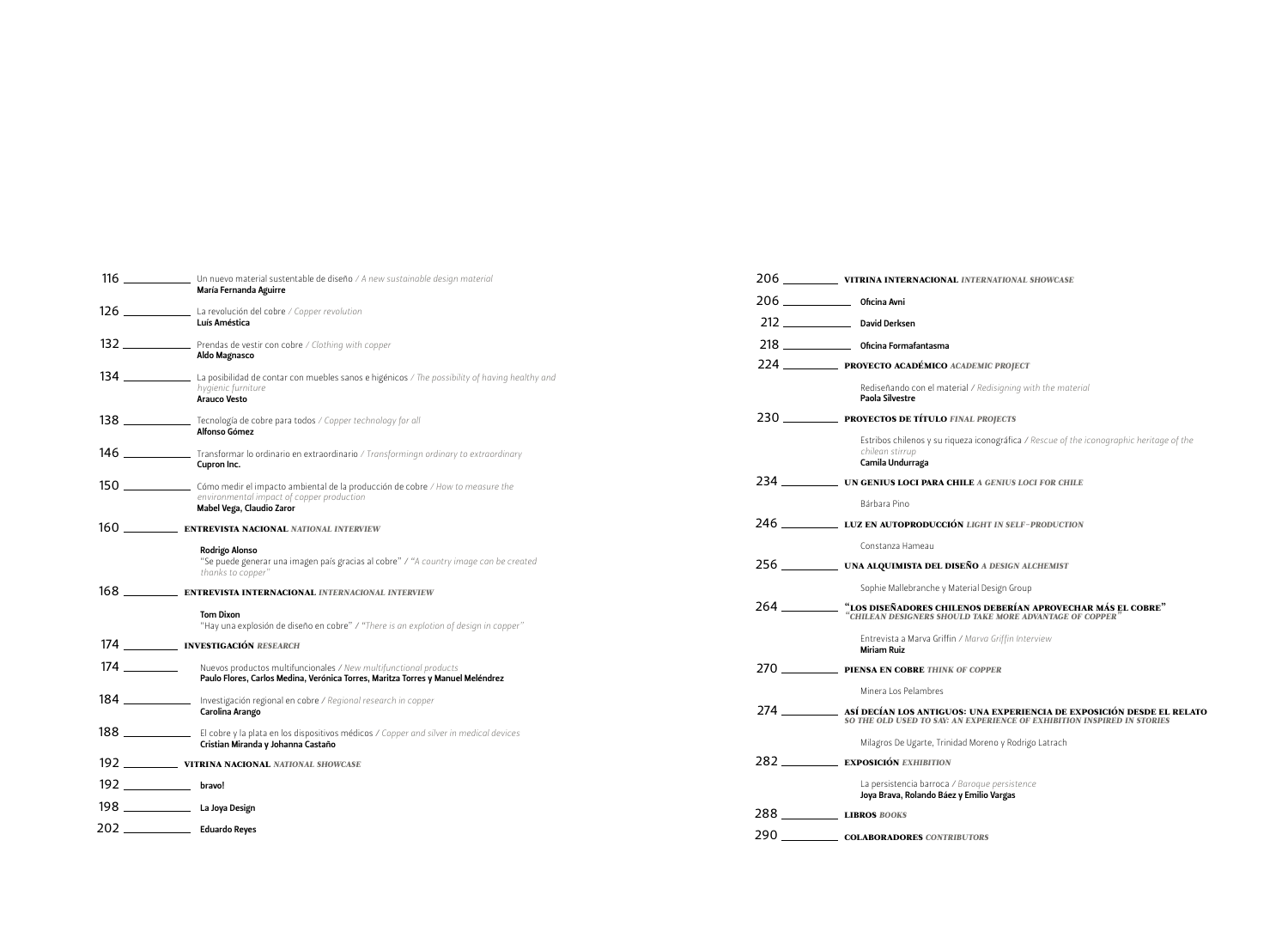# Nuevas Oportunidades para el Diseño

Por Alejandra Amenábar, decano Facultad de Diseño Universidad del Desarrollo / *Dean, Design School Universidad del Desarrollo*

*New Opportunities for Design*

Hemos utilizado el cobre desde los albores de la civilización. En efecto, hace ya diez mil años, los humanos lo empleaban para múltiples fines. Quizá lo que más llama la atención es que, por ser infinitamente reutilizable, es probable que algunos objetos que usamos hoy, provengan de una larga cadena de reciclaje de, por ejemplo, cañerías del antiguo Egipto o de los utensilios que los romanos fabricaban con mineral traido desde Chipre. En un mundo en que la conservación del medio ambiente se ha convertido en una prioridad, esta característica será cada vez más apreciada, especialmente en los países desarrollados.

*We have used copper since the dawn of civilization. In fact, ten thousand years ago, humans used it for multiple purposes. Perhaps what is most surprising is that, by being infinitely reusable, it is likely that some objects that we use today come from a long chain of recycling, for example, pipes of ancient Egypt or the utensils that the Romans produced with ore brought from Cyprus. In a world in which the preservation of the environment has become a priority, this feature will be increasingly appreciated, especially in the developed countries.*

Este segundo número de nuestra revista es un aporte significativo para identificar nuevas oportunidades para los diseñadores, innovadores y emprendedores interesados en este metal. La primera parte de la publicación permite imbuirse en la innovación en cobre desde cuatro diferentes perspectivas: el Diseño, la Academia, la Empresa y el Gobierno. La segunda recorre la historia de la minería en los Andes prehispánicos, para después proyectarla hacia el futuro y mostrar los múltiples aprovechamientos de sus particulares propiedades antibacterianas en los hospitales, hogares y oficinas, y en productos de uso diario. También se destacan sus excepcionales atributos para la construcción sustentable y se aventura en la posibilidad de utilizar la nanotecnología para potenciar aún más sus virtudes.

*This second edition of our magazine is a significant contribution to identify new opportunities for designers, innovators and entrepreneurs interested in this metal. The first part of the publication allows imbibe innovation in copper from four different perspectives: Design, the Academy, the Company and the Government. The second covers the history of mining in the prehispanic Andes, to then project it into the future and show the multiple uses of its particular antibacterial properties in hospitals, homes, offices, and products of daily use. It also highlights its exceptional attributes for sustainable construction and it adventures in the possibility of using nanotechnology to further enhance its virtues. In these pages, two substantive issues are also addressed in depth: the footprint that copper deposits exploitation leaves in the environment, a subject in which Chile has a significant responsibility; and the endless possibilities of development found there, ready to be addressed by the creative minds of designers* 

PRESENTACIÓN

PRESENTACIÓ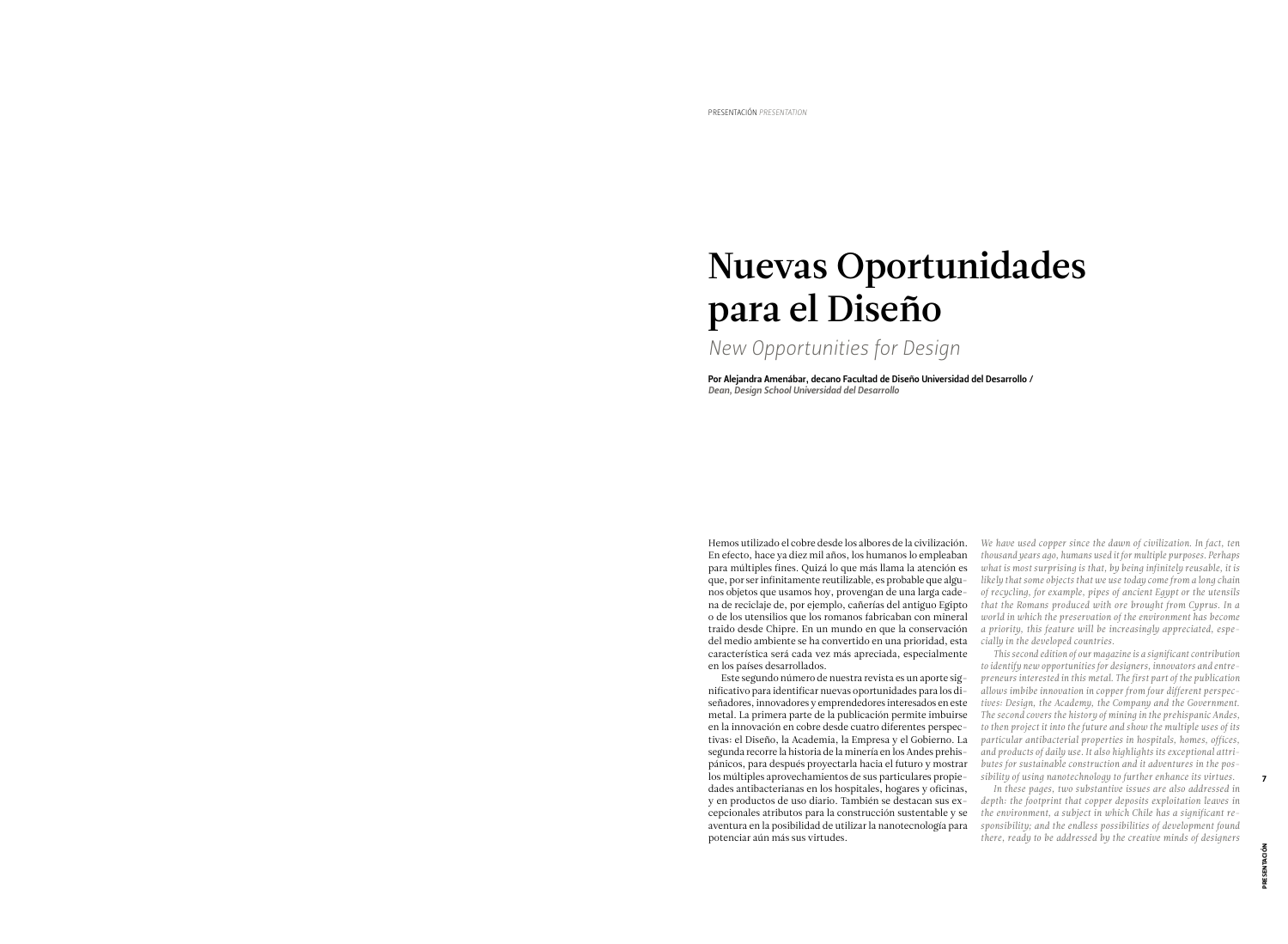naciones europeas y el contexto local en el área de la industria es significativamente menos desarrollado, tenemos a nuestro favor que el mundo de hoy está más conectado, por lo tanto, las nuevas generaciones se ven enfrentadas a desafíos similares.

Nuestra misión como Facultad es masificar el diseño, acercarlo a las personas, mostrar su valor para que su rol sea entendido y generar puentes para la unidad de distintas áreas. Por ello, consideramos trascendente ir más allá y dar a conocer de manera masiva las experiencias y visiones de muchas personas, que en este caso puntual, se encuentran ligadas por el cobre, y que, a través de ellas, podamos incentivar, promover y difundir nuestro diseño. Estoy segura de que este es el camino para fortalecer una imagen país potente, con énfasis en el valor agregado de su industria.

*incorporating design in the processes and the generation of value, since there are probably few disciplines as creative that can transform reality and improve productivity. Design, as experience has proven, is a key tool for development and innovation.*

En estas páginas, también se abordan en profundidad dos temas de fondo: el de la huella que deja en el medio ambiente la explotación de los yacimientos cupríferos, tema en el que Chile tiene una responsabilidad significativa; y el de las infinitas posibilidades de desarrollo que se encuentran ahí, listas para ser abordadas por las mentes creativas de diseñadores que trabajen en equipos multidisciplinarios, abiertos a detectar problemas, experimentar y proponer soluciones novedosas.

También se establece el imperativo de construir una imagen país en torno al cobre, elemento esencial de nuestra identidad nacional, con dos enfoques originales.

Finalmente, nos entrega los consejos de un gran diseñador, reconocido en todo el mundo, quien invita a los jóvenes que quieran seguir sus pasos a salir de su zona confortable y a aprender de otras disciplinas, adquiriendo destrezas que los hagan autovalentes y capaces de competir.

El sumergirse en estas páginas nos permite hacer frente a la necesidad de la incorporación del diseño en los procesos y en la generación de valor, ya que probablemente existen pocas disciplinas tan creativas, que pueden transformar la realidad y mejorar la productividad. El diseño, como la experiencia lo ha probado, es una herramienta clave para el desarrollo y la innovación. *text in the industrial area is significantly less developed, we have*  8 9

en el viejo continente. Si bien no tenemos la historia de las *we think it is extremely important to go beyond and to massively communicate experiences and visions of many people which — in this particular case*— *are connected by copper. Through them we can encourage, promote and disseminate our design. I am sure that this is the way to build a powerful country image, with an emphasis on the added value of the industry.* Immersing in these pages allows us to cope with the need of

En la tercera parte, la revista nos presenta dos vitrinas —una nacional y otra internacional— de creadores que destacan por sus diseños en cobre, y el emplazamiento de una autoridad internacional que nos convoca a aprovechar este recurso natural y a asumir el rol de liderazgo que nos corresponde en esta materia.

El recorrido que realiza esta publicación es un potente llamado a nuestros diseñadores a tomar la gran oportunidad que se nos presenta, tal como lo hicieron varios países

*working in multidisciplinary teams, open to detect problems, experiment, and propose innovative solutions.*

*It also establishes the imperative to build a country image around copper, an essential element of our national identity, with two original approaches.*

*Finally, it gives us the advice of a great designer, recognized throughout the world, who invites young people to follow his footsteps by leaving their comfort zone and learning from other disciplines, acquiring skills that will make them able and capable to compete.*

*In the third part, the magazine presents us two showcases*  —*one national and another international*— *of creators that stand out for their designs in copper, and the emplacement of an international authority that calls us to take advantage of this natural resource and to assume the leadership role we play in this matter.*

*The path that this publication covers is a powerful call for our designers to take the great opportunity that is presented to us, as several countries in the old continent already did. While we do not have the history of European nations, and the local conin our favor that today's world is more connected therefore new generations are faced with similar challenges.*

*Our mission as a School is to massify design, bringing it closer to the people, displaying its value so that its role is understood and generate bridges for the unity of different areas. For this reason,*